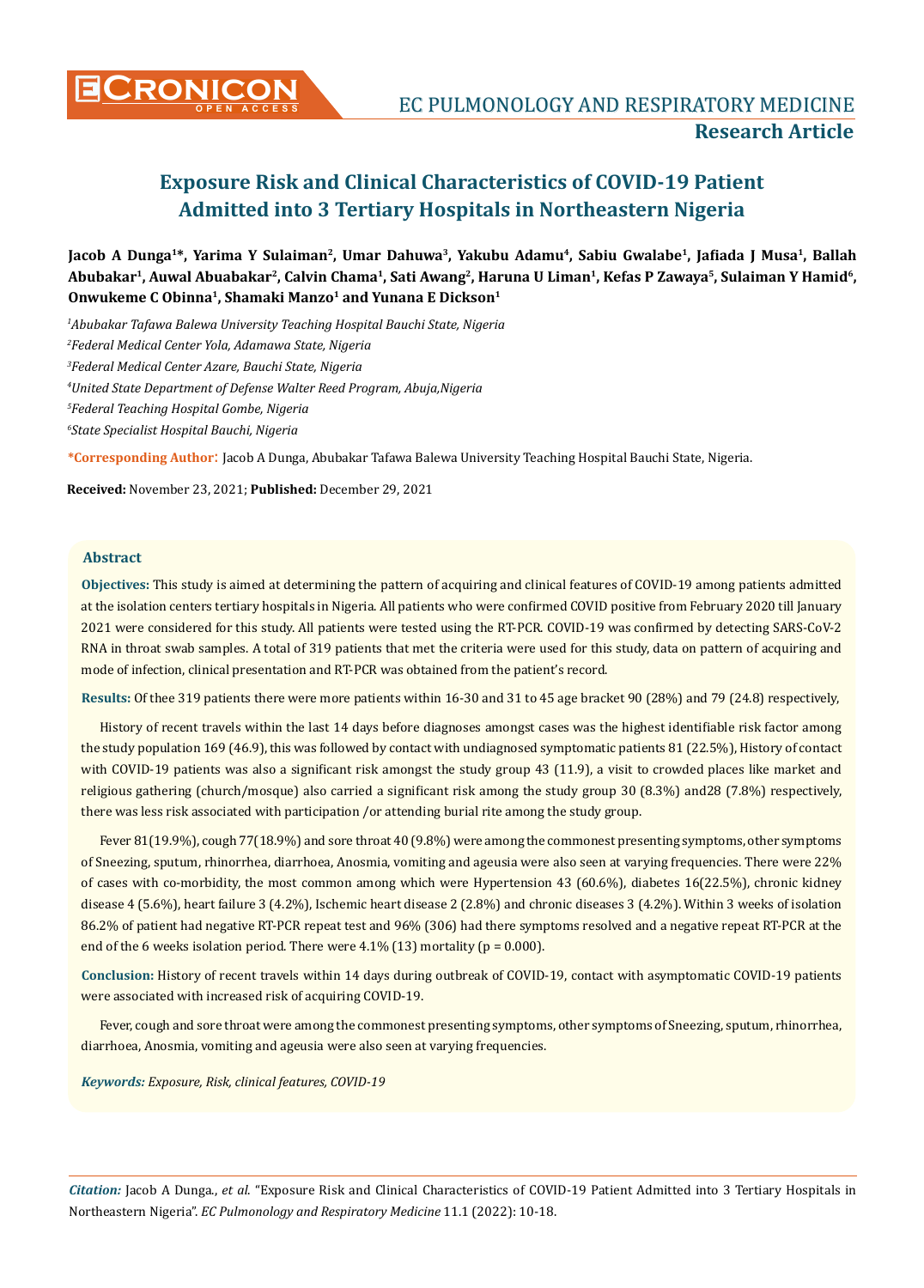## **Introduction**

Since the outbreak of the corona virus disease (SAR COV 2) in Wuhan city in the Hubei province in China. in  $31<sup>st</sup>$  December 2019, [1] A novel corona virus was eventually identified and the genetic sequencing of corona virus infectious disease (COVID-19) was made public by  $12<sup>th</sup>$  January 2020[1,2]. Though infection is thought to have occurred much earlier [3,4].

The COVID-19 pandemic, also known as the corona virus pandemic, is an ongoing pandemic of COVID19 caused by [severe acute respi](https://en.wikipedia.org/wiki/Severe_acute_respiratory_syndrome_coronavirus_2)[ratory syndrome corona virus 2](https://en.wikipedia.org/wiki/Severe_acute_respiratory_syndrome_coronavirus_2) (SARSCoV2) [4].

The animal reservoir of the virus has not yet been identified, but genomics of COVID-19 is so similar to bat coronavirus (98%), reinforcing the presumption that the virus was transmitted by an animal in the shopping center in Wuhan. With regard to genomic similarity, the virus differs from its predecessors, namely SARS (79%) and Middle East respiratory syndrome (MERS) (50%). As indicated by genetic data, CVOID-19 pathogen is classified as a member of the beta-coronavirus genus, and can bind to the angiotensin-converting enzyme 2 receptor in humans [5,6].

SARS-CoV-2 showed high genome sequence identities (87.6%–87.8%) to SARSr-Rp-BatCoV-ZXC21/ZC45, detected in *Rhinolophus pusillus* bats from Zhoushan). A closer-related strain, SARSr-Ra-BatCoV-RaTG13 (96.1% genome identity with SARS-CoV-2), was recently reported in *Rhinolophus affinis* bats captured in Pu'er. Subsequently, Pangolin-SARSr-CoV/P4L/Guangxi/2017 and Pangolin-SARSr-CoV/ Guangdong/1/2019 (85.3% and 89.7% genome identities, respectively, to SARS-CoV-2) were also detected in smuggled pangolins captured in Nanning, China, during 2017) and Guangzhou, China, during 2019 [7,8].

As of 12 November 2021, [more than 258 million cases](https://en.wikipedia.org/wiki/COVID-19_pandemic_cases) of COVID-19 have been reported in over [222 countries and territories,](https://en.wikipedia.org/wiki/COVID-19_pandemic_by_country_and_territory) resulting in [more than 5million deaths.](https://en.wikipedia.org/wiki/COVID-19_pandemic_deaths) More than 232 million people have recovered [9].

Over the past few decades, a large number of people have been affected with the 3 epidemics caused by corona virus family (SARS-2003, MERS-2012, and COVID-2019) in the world. Nevertheless, there is substantial genetic dissimilarity between pathogens of the three previous epidemics, in particular MERS with COVID-19. In the previous epidemics, initial hotspots of diseases were Middle East, Saudi Arabia (MERS) and China and animal to human, and then human to human transmissions of pathogens were reported in other countries [9,10].

There have been a few studies done especially on the African continent which looked into the mode of acquiring and clinical characteristics among hospitalized/ isolated COVID-19 patients, this study sort to bridge that knowledge gap.

Human migration and war has been the hall mark of almost all the previous epidemics. [10] The current SARS CoV2 epidemic has also resulted from human migration since its early identification in Wuhan china, today almost all countries of the world has been affected by this virus [9].

#### **Exposure risk, transmission and incubation period**

Right from the identification of SARS CoV 2 infection among humans there has been a lot of controversies regarding its actual mode of transmission and our knowledge of its transmissibility has been dynamic and it continue to evolve as we gain more understanding of its behavior among humans. Human to human transmission via either respiratory droplets or close contacts was initially proposed as the main routes of transmission of the pathogen based on experience gained in the previous two epidemics caused by corona viruses (MERS-CoV and SARS-CoV). [10] Based on world Health Organization (WHO) report, 2019-nCoV is a unique virus that causes respiratory disease, which spreads via oral and nasal droplets. The pathogen of COVID-19 can float in the air in the form of aerosols and cause infection in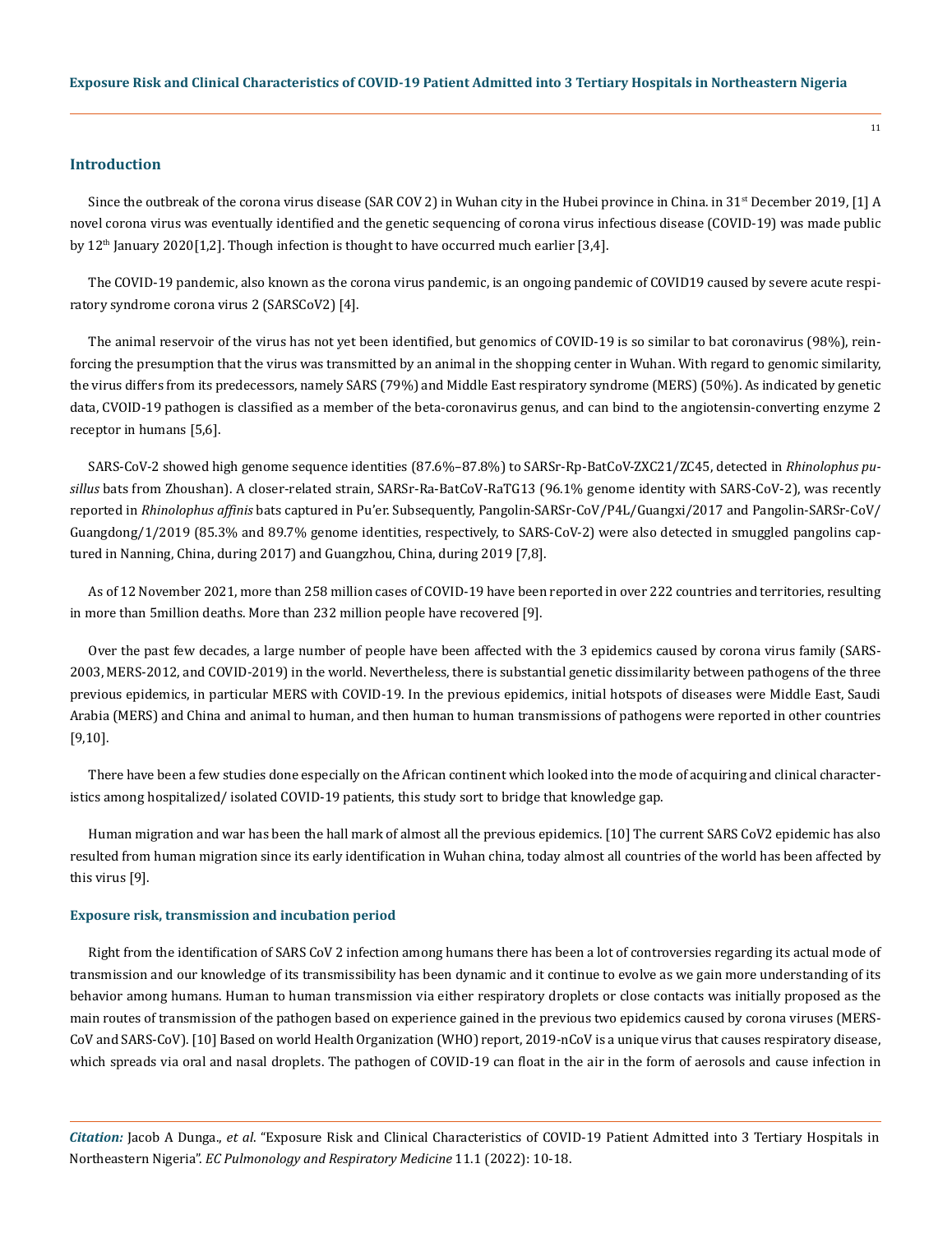healthy people. [11] some studies among COVID-19 patient shows increase level of viral load during early stage of the disease which decreases dramatically over time as the patient's condition improves [12,13].

SARS CoV2 has been found to be a highly contagious virus, however a lot of scientific models with clear and acceptable assumptions have been used to ascertain the infectivity index of this virus, which is termed as basic reproduction number  $(\mathsf{R}_{\scriptscriptstyle{(0)}}).$  This is the expected number of cases directly infected by one contagious case in a susceptible population. [13] For viral pathogens in MERS and SARS epidemics, the index value was approximated to be 2, indicating that each infected person could infect two people on average in an effective contact. However, for COVID-19, the calculated value in a study was slightly higher and the index value based on data calculated in Wuhan, China was 2.2 (95% CI, 1.4 to 3.9). [13] There are still limited data on the conclusive evidence of fecal-oral transmission. However COVID-19 RNA has been isolated in the fecal specimens of about 10% of confirmed COVID-19 cases who presented with gastrointestinal symptoms [14]. It has been established than human to human infection is the main driving force of the spread of SARS CoV2, therefore migration, contact with undiagnosed host, social activities and dynamics has further propelled the spread of the COVID-19 that has resulted in this global pandemic [13].

Symptoms of COVID-19 can be relatively [non-specific](https://en.wikipedia.org/wiki/Non-specific_symptom) and infected people may present in diverse ways, some may be [asymptomatic](https://en.wikipedia.org/wiki/Asymptomatic_carrier)  but yet transmitting infection seen in about 44%. Fever (88%) and initial dry cough (68%) are the two most common symptoms. Less common symptoms include fatigue, respiratory sputum production [\(phlegm\)](https://en.wikipedia.org/wiki/Phlegm), anosmia, ageusia, shortness of breath, muscle and joint pain, sore throat, headache, chills, vomiting, [coughing out blood](https://en.wikipedia.org/wiki/Hemoptysis), and diarrhea. [1] One out of every five patient will experience difficulty in breathing and some will have severe form of disease requiring emergency medical treatment and or oxygen therapy, these is characterized by difficulty breathing, persistent chest pain or pressure, sudden confusion, difficulty walking, and bluish face or lips. Further progression of the disease process could lead to potentially fatal complications including [pneumonia](https://en.wikipedia.org/wiki/Pneumonia), [acute respiratory distress syn](https://en.wikipedia.org/wiki/Acute_respiratory_distress_syndrome)[drome](https://en.wikipedia.org/wiki/Acute_respiratory_distress_syndrome), [sepsis,](https://en.wikipedia.org/wiki/Sepsis) [septic shock](https://en.wikipedia.org/wiki/Septic_shock), and [kidney failure](https://en.wikipedia.org/wiki/Kidney_failure,_acute) [1].

#### **Diagnoses**

Pathogen of COVID-19 has been detected in upper and lower respiratory tracts in initial assessments. Moreover, viral RNA has been detected in fecal and blood samples in later studies. According to WHO guideline, laboratory diagnosis of COVID-19 is based on a positive RT-PCR test. Target gene for diagnosis may differ in various countries. Accordingly, target genes for screening and confirmatory assays by Real time RT-PCR are ORF1ab and N in Chinese laboratory protocol, while RdRP, E and N are checked in Germany. Furthermore, three targets in N gene are considered in the US protocol. [14] computerized tomography (CT) scan is also a diagnostic tool of significance in COVID -19 as this will indicate the pathological damage associated with COVID-19 and disease progression, the sensitivity of CT scan when compared with RT-PCR which is the gold standard was appropriate [14] CT scan with RT-PCR as a gold standard, sensitivity of CT scan was appropriate [14]. However, the large number of hospitalized cases due to false positive results by CT scan may increase the risk of transmission to healthy people. On the other hand, RT-PCR test may be subject to some limitations [14,15].

#### **Study objective**

- To look at possible risk exposure and pattern of transmission among COVID-19 patient
- To determine the clinical features associated with exposure to COVID-19
- To determine the demographic pattern of COVID-19 among patients
- To determine the possible outcome associated with COVID-19 in our settings.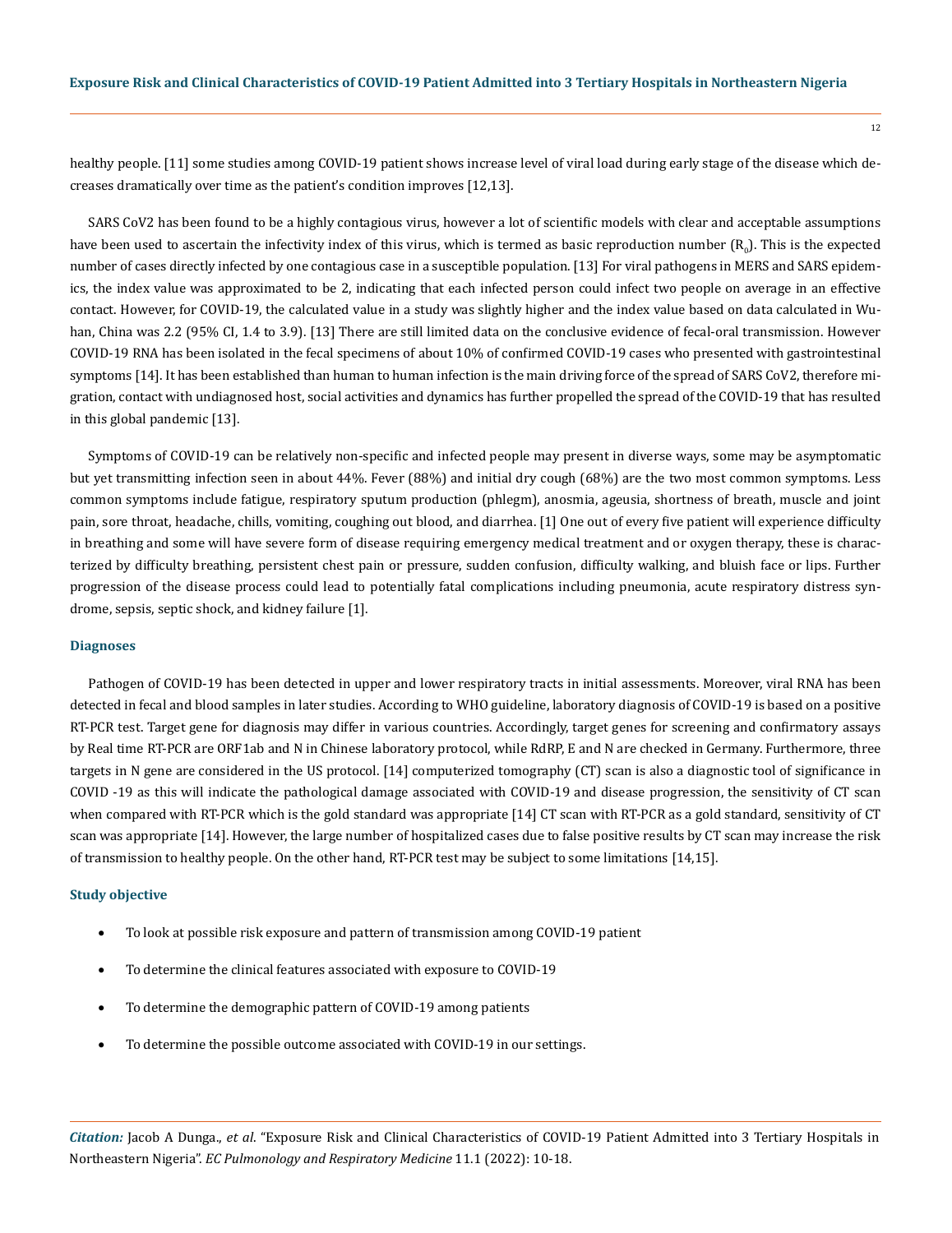#### **Methodology**

The study is a case control study in which all patients with positive RT-PCR were admitted into isolation centers at ATBU Teaching Hospital, Bauchi, Federal Medical Center Azare, Bauchi and Federal medical center Yola in Adamawa state.

A COVID-19 case report form was designed to document primary data regarding demographic characteristics, risk of exposure which include history of recent travels, contact with confirmed or suspected cases, attending gathering and social activities in the last 14 days. similarly clinical, laboratory, co-morbidity characteristics of the patients were captured.

All patients were tested using the RT-PCR, this was confirmed by detecting SARS-CoV-2 RNA in throat swab samples using a virus nucleic acid detection kit according to the manufacturer's protocol (BioGerm Medical Biotechnology Co., Ltd.) which targets RdRp, E and N genes. In monitored patient a detection of one gene was considered positive. All patients were admitted and isolated for treatment within 1 week from onset of symptoms.

All case files of COVID -19 patients were used for this study, Patient case files without confirmatory result by RT-PCR were excluded from this study.

All follow up RT-PCR results of patients admitted into the isolation centers were obtained after 14 days of admission and a second repeat test separated by 3-7days from the last test were also obtained. Patients were declared negative if repeat RT-PCR of 1<sup>st</sup> and 2<sup>nd</sup> test were found negative in the presence of resolution of symptoms of fever, cough and dyspnoea.

#### **Sample size**

All patients who were confirmed COVID positive from February 2020 till January 2021 were considered for this study. A total of 319 patient's data was extracted from case file into our preformed questionnaire and was inputted to excel spread sheet before exporting into SPSS version 27.0 on a secured PC for analysis.

# **Results**

Results are presented as the risk of exposure and pattern of clinical characteristic of patients with COVID-19. Frequency of occurrence of symptoms is shown as rates, difference in the rate among age groups and co-morbid patients is shown with 95% C.I. along with P-values from Fisher's exact test. Continuous variables like age, sex, weight is presented as means.

#### **Ethical approval**

This was obtained from the ethical committee of the different facilities in which this study was conducted.

#### **Data management**

Data collected from the patient folder was entered into the proforma, then into excel spread sheet, coded and exported into the SPSS software for analysis with a secured pass word.

## **Analysis of results**

## **Demography of the study group**

There were 319 patients who met the inclusion criteria for this study, there were more patients among the 16-30yr 90 (28%) and 31 to 45yr 79 (24.8) respectively, patient greater than 60years were among the third highest 64 (20.1%) among the study group. There were

*Citation:* Jacob A Dunga., *et al*. "Exposure Risk and Clinical Characteristics of COVID-19 Patient Admitted into 3 Tertiary Hospitals in Northeastern Nigeria". *EC Pulmonology and Respiratory Medicine* 11.1 (2022): 10-18.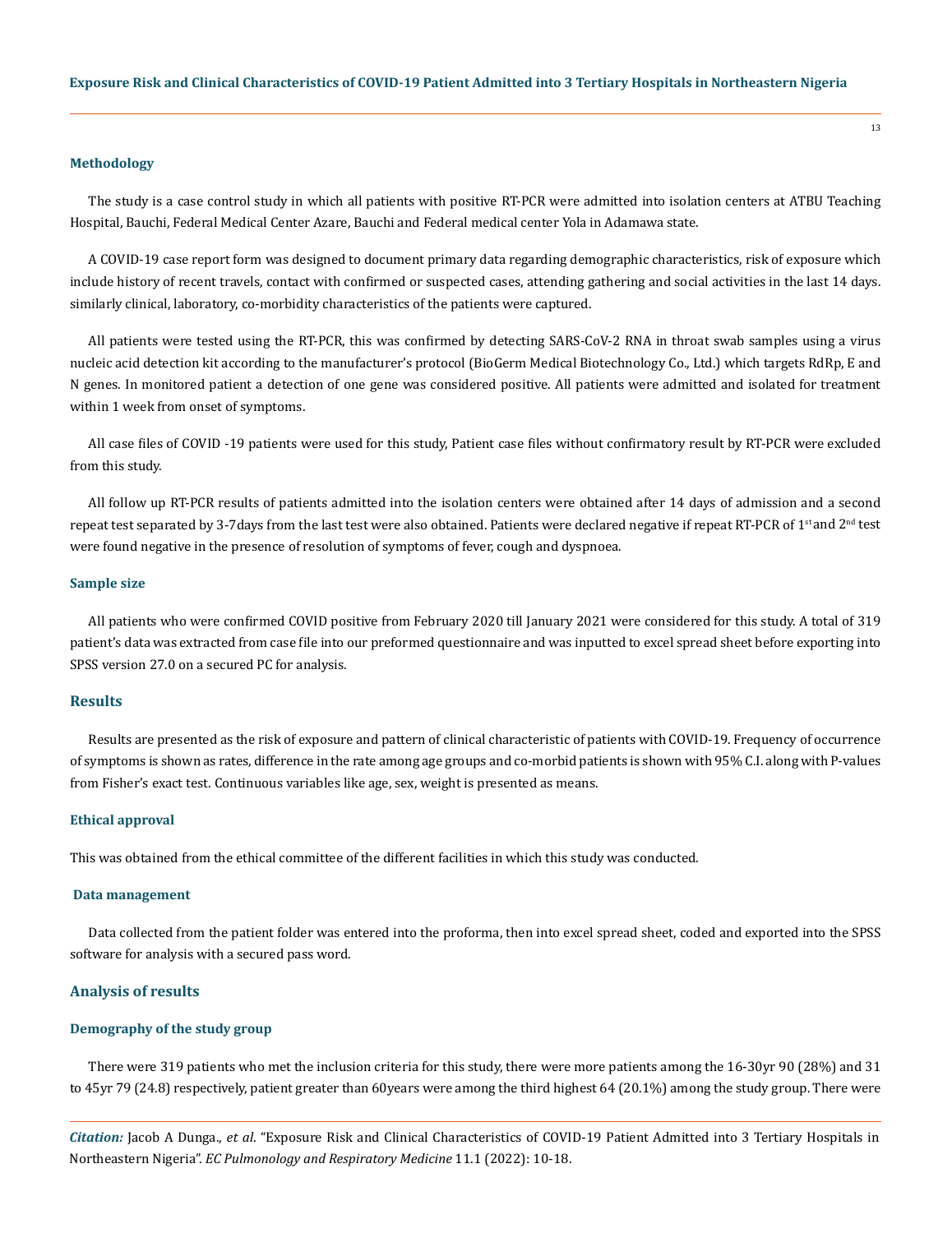less number of cases among those between 1-15 age group 23 (7.2%). There were more males 229 (71.8%) than females 90 (28.2%) among the study group. similarly cases were seen more among Senior secondary school and First primary leaving certificate (SSCE/ FPSLC) holders representing 169 (59.8%) and National Diploma/National Certificate on Education (ND/NCE) holder 86 (27%), there were fewer cases among graduates with degree/ HND 74 (23.2%). More than half of the study population were un employed 176 (55.2%) compared to civil servants 107 (35.5%), there were less cases among students 36 (11.3). see table 1 and figure 1 above.

| <b>Variables</b> |                                  | <b>Frequencies</b> | $\frac{0}{0}$ |
|------------------|----------------------------------|--------------------|---------------|
|                  |                                  |                    |               |
| Age              | $1 - 15$                         | 23                 | 7.2           |
|                  | 16-30                            | 90                 | 28.2          |
|                  | 31-45                            | 79                 | 24.8          |
|                  | 46-60                            | 63                 | 19.7          |
|                  | >60                              | 64                 | 20.1          |
|                  | <b>Total</b>                     | 319                | 100           |
|                  |                                  |                    |               |
| Gender           | Male                             | 229                | 71.8          |
|                  | Female                           | 90                 | 28.2          |
|                  | <b>Total</b>                     | 319                | 100.0         |
|                  |                                  |                    |               |
|                  | Edu. Qual Degree/HND             | 74                 | 23.2          |
|                  | ND/NCE                           | 86                 | 27            |
|                  | SSCE/FSLS                        | 159                | 49.8          |
|                  | <b>Total</b>                     | 319                | 100.0         |
|                  |                                  |                    |               |
|                  | <b>Occupation</b> Civil servants | 107                | 35.5          |
|                  | Un employed                      | 176                | 55.2          |
|                  | Students                         | 36                 | 11.3          |
|                  | <b>Total</b>                     | 319                | 100.0         |

*Table 1: Bio data analysis.*



*Citation:* Jacob A Dunga., *et al*. "Exposure Risk and Clinical Characteristics of COVID-19 Patient Admitted into 3 Tertiary Hospitals in Northeastern Nigeria". *EC Pulmonology and Respiratory Medicine* 11.1 (2022): 10-18.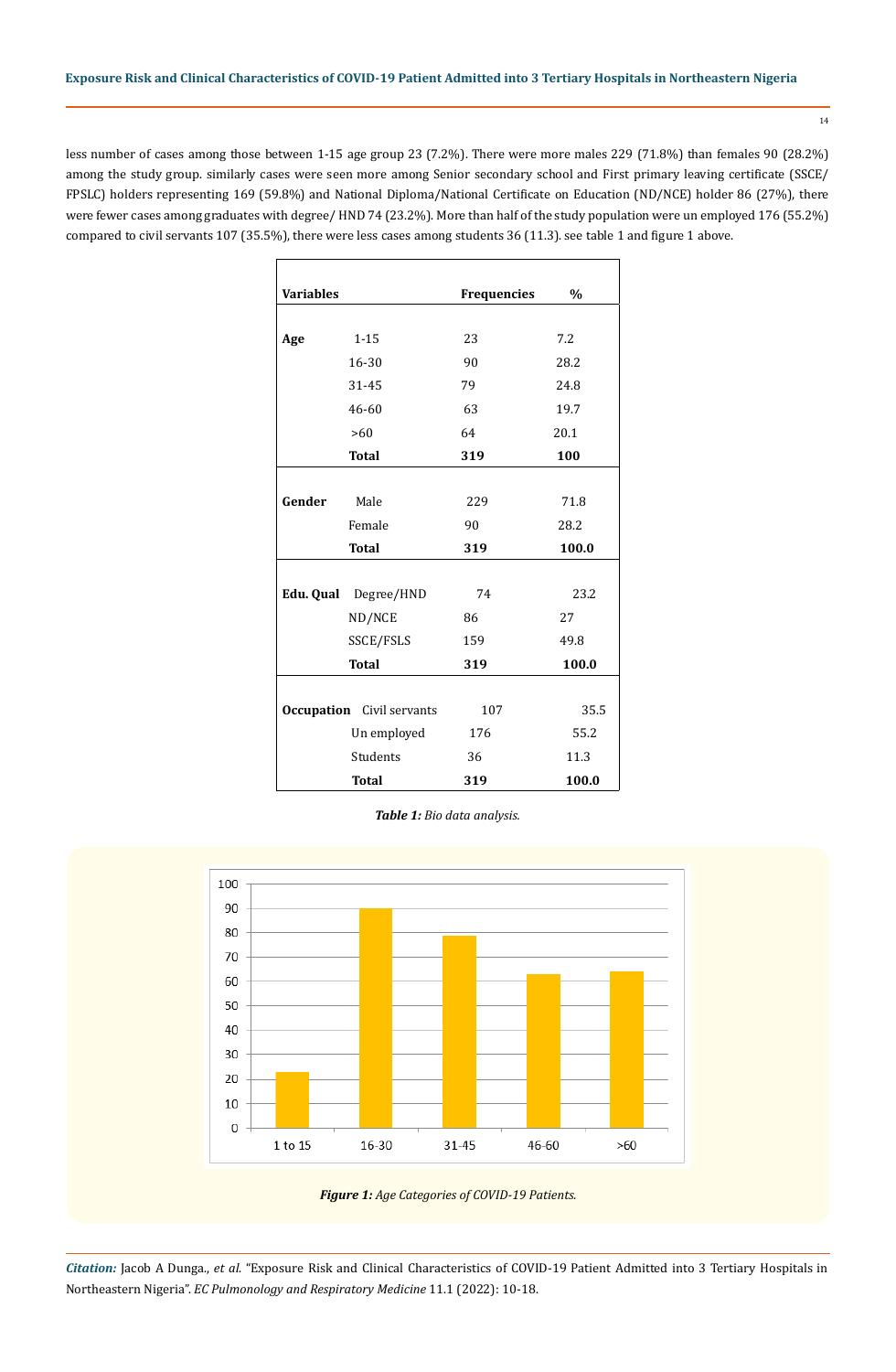### **Exposure history among cases**

History of recent travels within the last 14 days before diagnoses amongst cases was the highest identifiable risk factor among the study population 169 (46.9), this was followed by contact with undiagnosed symptomatic patients 81 (22.5%), History of contact with COVID-19 patients was also a significant risk amongst the study group 43 (11.9), a visit to crowded places like market and religious gathering (church/mosque) also carried a significant risk among the study group 30 (8.3%) and28 (7.8%) respectively, there was less risk associated with participation /or attending burial rite among the study group. See table 2.

| <b>History</b>                                           | <b>Frequencies</b> | <b>Percentage</b> |
|----------------------------------------------------------|--------------------|-------------------|
| Travels Within The Past 14 Days                          | 169                | 46.9              |
| Contact With Known Covid-19 Patient In Past 14 Days      | 43                 | 11.9              |
| Contact With A Person With Persistent Cough & Fever      | 81                 | 22.5              |
| Visit To A Crowded Market In Past 14 Days                | 30                 | 8.3               |
| Attended Mosque/Church Prayer In Past 14 Days            | 28                 | 7.8               |
| Attended/Participated In Burial Ceremony In Past 14 Days | 9                  | 2.5               |
| Total                                                    | 360                | 100.0             |

|  |  |  |  | Table 2: Exposure History of COVID-19 Patients. |
|--|--|--|--|-------------------------------------------------|
|--|--|--|--|-------------------------------------------------|

# **Pattern of symptoms among cases**

 $\overline{\Gamma}$ 

The symptomatology pattern amongst the study group showed that fever was seen more frequent 81 (19.9%), this was followed by cough and sore throat 77(18.9%) and 40 (9.8%) respectively. Sneezing, sputum, rhinorrhea, diarrhoea, Anosmia, vomiting and ageusia were also seen at varying frequencies 27 (6.6), 27 (6.6), 20 (4.9), 19 (4.7), 16 (3.9%), 14 (3.4%), 9 (2.2%) respectively. With exception of headache there were fewer CNS symptoms amongst the study population with coma, seizure, cranial nerve palsy/ cerebella signs and convulsions occurring at 6%, 4%, 4% and 3% respectively See table 3.

| <b>Clinical presentation</b>                   | <b>Frequencies</b> | $\frac{0}{0}$ |
|------------------------------------------------|--------------------|---------------|
| Fever                                          | 81                 | 19.1          |
| Cough                                          | 77                 | 18.9          |
| Sore throat                                    | 40                 | 9.8           |
| Headache                                       | 35                 | 8.6           |
| Sneezing                                       | 27                 | 6.6           |
| Sputum                                         | 27                 | 6.6           |
| Rhinorrhea                                     | 20                 | 4.9           |
| Diarrhoea                                      | 19                 | 4.7           |
| Anosmia                                        | 16                 | 3.9           |
| Limb weakness                                  | 15                 | 3.7           |
| Vomiting                                       | 14                 | 3.4           |
| Myalgia                                        | 10                 | 2.5           |
| Ageusia                                        | 9                  | 2.2           |
| Coma                                           | 6                  | 1.5           |
| Seizure                                        | $\overline{4}$     | 1.0           |
| 1.0<br>Cranial nervepalsy/cerebellar sign<br>4 |                    |               |
| Convulsions                                    | 3                  | 0.7           |
| <b>Total</b>                                   | 407                | 100.0         |

*Table 3: Clinical Presenting Symptoms displayed by COVID-19 Patients.*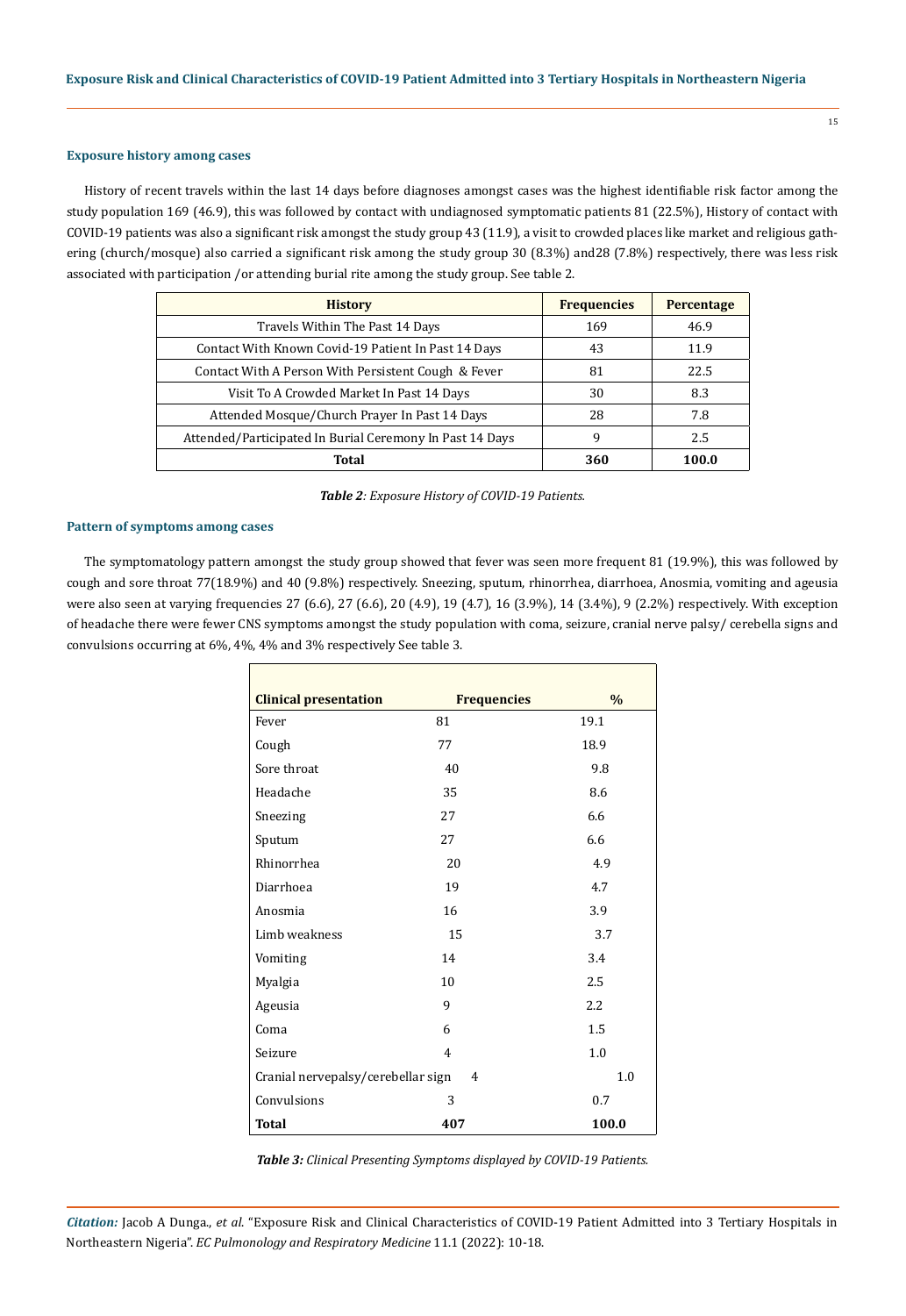#### **Treatment outcome among COVID-19 patients**

Out of the 319 patient review about 96% (306) of them had there symptoms resolved and negative repeat RT-PCR at the end of the 6 weeks isolation period, there were however 4.1% (13) mortality among the study group  $p=0.000$ , the mortality rate was 4/100 patients.

| <b>Outcome</b> | <b>Frequencies</b> | Percentage | mortality rate |
|----------------|--------------------|------------|----------------|
| <b>Died</b>    | 13                 | 4.1        | 4/100 patients |
|                |                    |            | $P = 0.000$    |
|                |                    |            |                |
| Cured          | 306                | 95.9       |                |
|                |                    |            |                |
| <b>Total</b>   | 319                | 100.0      |                |

*Table 4: Treatment outcome among COVID-19 cases.*

## **Discussion**

The novel respiratory virus SARS-CoV-2, which causes COVID-19, has caused global pandemic and has infected more than 258 million people globally with over 5 million related death as at November 2021, about 91% of the infected persons have recovered fully or with some form of disabilities [9]. In the United States alone it has affected over 48 million people with over 793 thousand deaths as of November 2021 [9]. Nigeria with an estimated over 200 million population has over 213 thousand persons infected with COVID-19 ranking 91st globally as at November 2021, with almost 3 thousand deaths recorded so far [9].

There were 319 patients who met the inclusion criteria for this study, there were more patients among the 16-30 and 31 to 45 age bracket 90 (28%) and 79 (24.8) respectively, patient greater than 60years were among the third highest 64 (20.1%) among the study group, there were less number of cases among those between 1-15 age group 23 (7.2%). There were more males 229 (71.8%) than females 90 (28.2%) among the study group, though most studies have shown equal distribution of COVID-19 among both male and females, however some studies have shown male preponderance among infected individuals with additional greater cases of severe form of disease and mortality [16]. One biological theory centers on the genetic differences between men and women, particularly with regard to the immune system. The X chromosome is known to contain the largest number of immune-related genes in the whole genome [16,17]. With their XX chromosome, women have a double copy of key immune genes compared to the single copy in XY men. This can boost extents to both the general reaction to infection (the innate response) and also to the more specific response to microbes including antibody formation (adaptive immunity) [18].

History of recent travels within the last 14 days before diagnoses amongst cases was the highest identifiable risk factor among the study population 169 (46.9), this was followed by contact with undiagnosed symptomatic patients 81 (22.5%), History of contact with COVID-19 patients was also a significant risk amongst the study group 43 (11.9), a visit to crowded places like market and religious gathering (church/mosque) also carried a significant risk among the study group 30 (8.3%) and28 (7.8%) respectively, there was less risk associated with participation /or attending burial rite among the study group [1,6,7].

The average range of the incubation time from exposure to symptoms is reported to be between 2–14 days [18]. We determined the proportion and time to negative conversion after COVID-19 infection, as determine by negative RT-PCR test.

*Citation:* Jacob A Dunga., *et al*. "Exposure Risk and Clinical Characteristics of COVID-19 Patient Admitted into 3 Tertiary Hospitals in Northeastern Nigeria". *EC Pulmonology and Respiratory Medicine* 11.1 (2022): 10-18.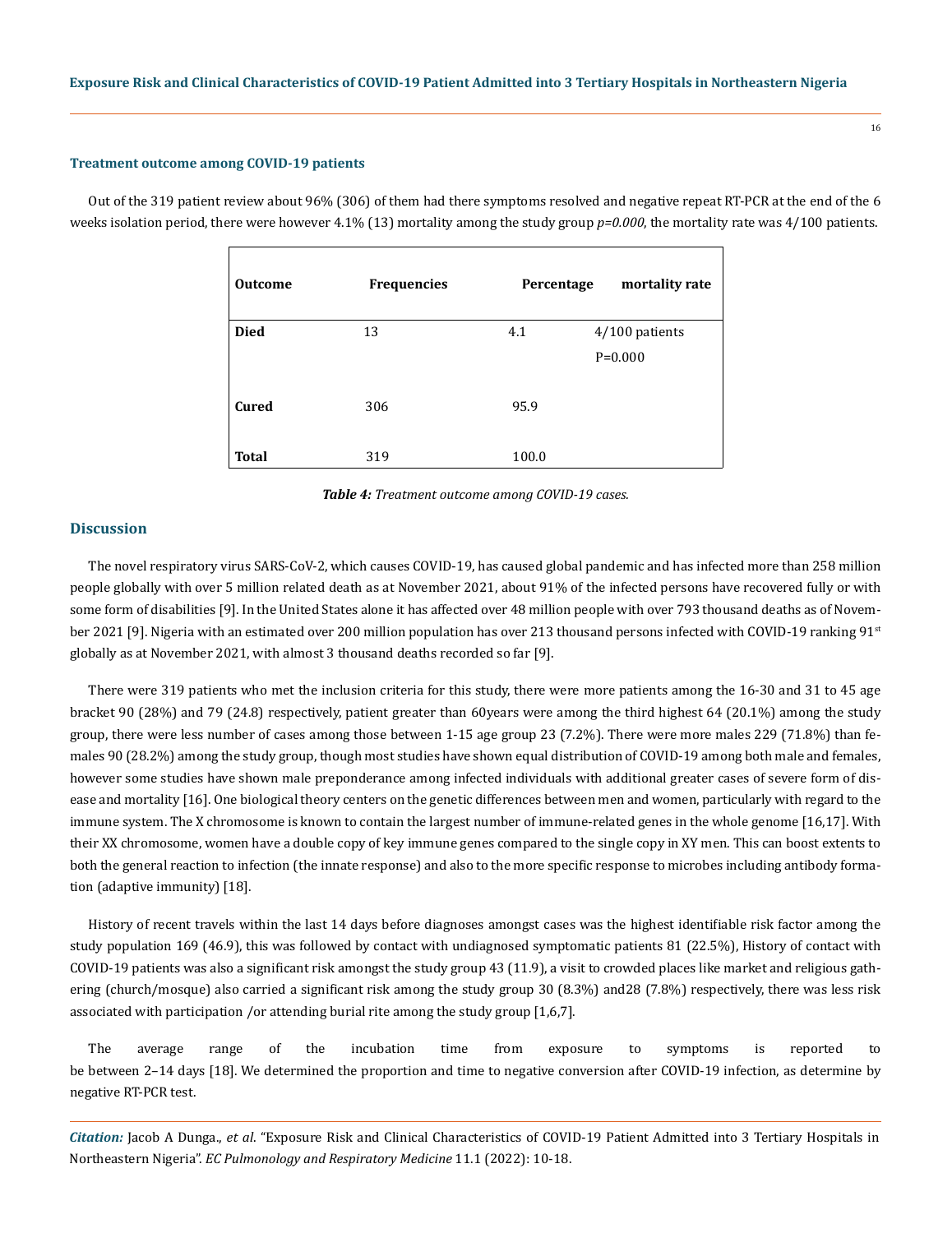The overall median days to conversion was found to be greater between the first and the second weeks of isolation in the facilities, this is similar to other studies conducted elsewhere [19].

The pattern of symptoms amongst the study group showed that fever was seen more frequent 81(19.9%), cough and sore throat were also common among these patient 77(18.9%) and 40 (9.8%) respectively. Sneezing, sputum, rhinorrhea, diarrhoea, Anosmia, vomiting and ageusia were also seen at varying frequencies 27 (6.6), 27 (6.6), 20 (4.9), 19 (4.7), 16 (3.9%), 14 (3.4%), 9 (2.2%) respectively. With exception of headache there were fewer CNS symptoms amongst the study population with coma, seizure, cranial nerve palsy/ cerebella signs and convulsions occurring at 6%, 4%, 4% and 3% respectively similar pattern has also been observed in most countries globally [34,35,36]. Hypertension 43 (60.6%), diabetes 16 (22.5%), chronic kidney disease 4 (5.6%), heart failure 3(4.2%). Ischemic heart disease  $2$  (2.8%) and other chronic diseases constitute 3 (4.2%) Mortality was seen among 13(4.1%) in this study group  $p = 0.001$ , the mortality rate was 4/100 patients.

# **Conclusion**

In conclusion COVID-19 is a global pandemic whose negative impact on the global stage has continued since it first identification in Wuhan, Hubei province in China in November 2019. This study has looked into risk of acquiring COVID-19 and their clinical characteristics. History of recent travels within the last 14days before diagnosis was found to be an important factor for acquiring infection. Fever, cough, sore throat and headache are the most frequent symptoms presented by patients among others. There is a median 2 weeks period of negative conversion among infected patient, mortality was seen in about 4.3% among the studied patients.

## **Acknowledgements**

We acknowledge the effort of all the authors towards the collection of data from various centers and the development of this manuscript from the beginning to the end. We equally want acknowledge the head of all the organization and the centers where this study was conducted for their approval and conducive environment given to our authors.

# **Conflict of Interest**

The author(s) hereby declare that, there are potential conflicts of interest with respect to this research, authorship, and publication of this article.

### **Funding**

The researchers do here by declare that there was no money, grant or gratification in any form received from any organization or individuals for this research.

### **Availability of Data and Materials**

The data sets collated and analyzed during this study will be are available from the corresponding author on request.

### **Bibliography**

- 1. World Health Organization (WHO)Novel corona virus (2020).
- 2. Huang C., *et al.* ["Clinical features of patients infected with 2019 novel coronavirus in Wuhan, China".](https://www.thelancet.com/journals/lancet/article/PIIS0140-6736(20)30183-5/fulltext) *Lancet* 395.10223 (2020): 497- [506.](https://www.thelancet.com/journals/lancet/article/PIIS0140-6736(20)30183-5/fulltext)